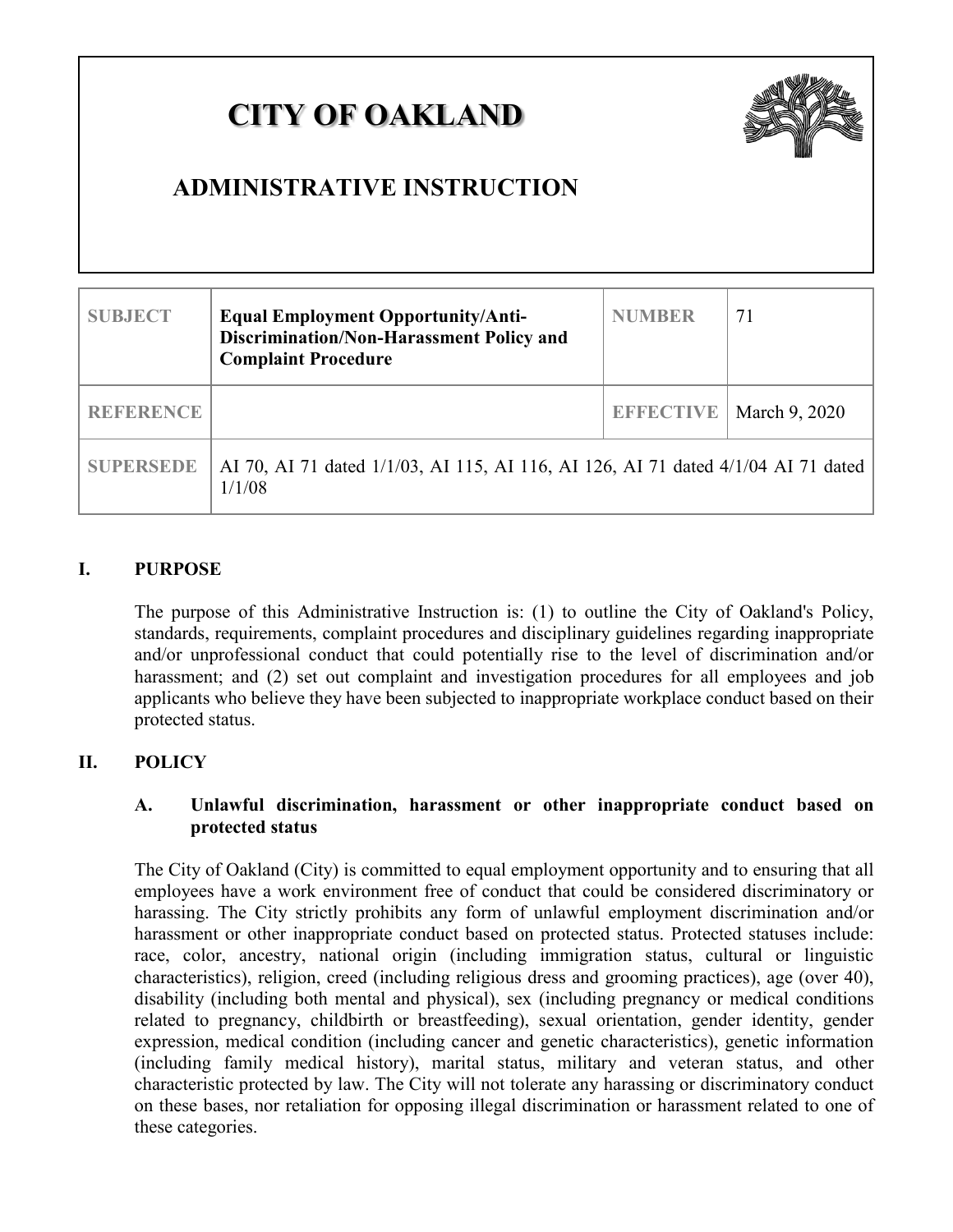Also, the City will not tolerate any inappropriate conduct that affects tangible job benefits, that unreasonably interferes with any individual's work performance, or that creates an intimidating, hostile, or offensive working environment. The City does not allow anyone, including any director, manager, supervisor, co-worker, vendor, elected official, or commissioner, to unlawfully harass or discriminate against City employees or applicants for employment. Harassment and discrimination is also prohibited against any person providing services to or working with the City pursuant to a contract. The City will take prompt and effective remedial action within its power upon discovery of such conduct.

#### **1. Discrimination or harassment based on a perception or belief that a person is a member of protected group or a person's association with a protected group**

The City prohibits discrimination and/or harassment based on a perception that a person has any of the above characteristics, or that the person is associated with a person who has, or is perceived to have, any of the above characteristics. Harassment and/or discrimination based on these characteristics (whether actual, perceived or by association) is prohibited.

#### 2. **Retaliation against a person based on their expressed concern about unlawful discrimination or harassment or for having filed a complaint or participated in a discrimination or harassment investigation**

The City prohibits retaliation against anyone who has expressed a good faith concern about unlawful discrimination or harassment or who has filed a complaint or participated in an investigation of any such complaint. The City will not tolerate retaliatory conduct on these bases.

#### **B. Who and What the Policy Covers**

#### *Who the Policy Covers*

This Policy applies to all full-time employees, part-time employees, temporary employees, and job applicants. The Policy also applies to any person providing services to or working with the City pursuant to a contract. For the purpose of this Policy only, the term "employees" includes unpaid interns and volunteers.

#### *Where the Policy Applies*

This Policy applies to all City locations, as well as to all employer-sponsored activities, such as training, social or other events. This Policy also applies to non-City locations (including locations where no employer-sponsored activity is taking place) and off-duty conduct if a reasonable connection or impact to the workplace can be shown. For example, a City employee sending a racist email from home to another City employee violates this Policy. Such conduct does not fall outside of the Policy just because both employees were not on-duty.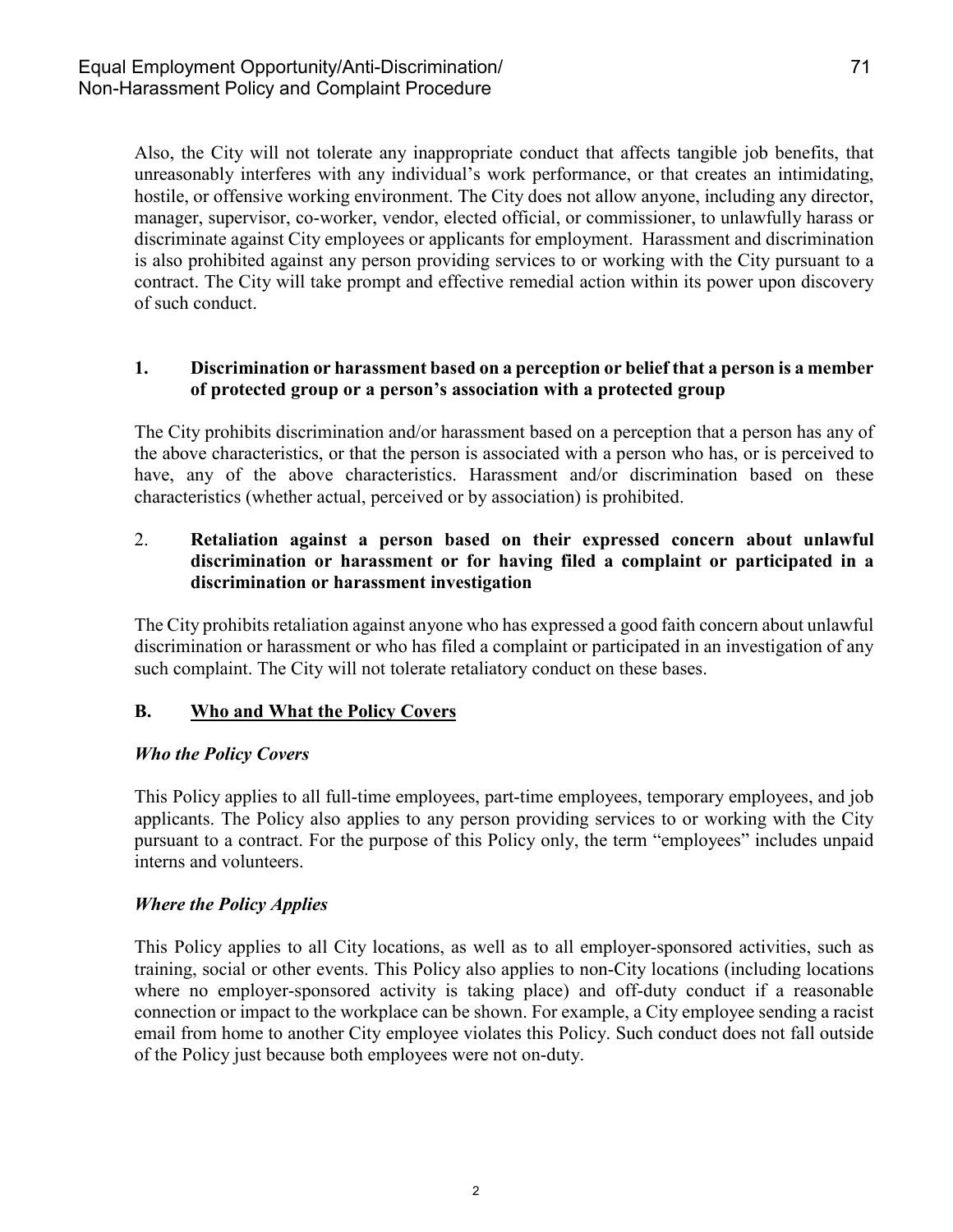#### *What the Policy Covers*

The Policy covers all terms and conditions of employment, including but not limited to: recruitment, hiring, promotion, termination, discipline, layoff, recall, transfer, leaves of absence, position classification, training, compensation and benefits.

The Policy covers communications sent on personal devices. For example, a City employee sending harassing text messages to another City employee violates the Policy even if the messages were sent and received on personal devices.

This Policy prohibits not only unlawful harassment, but also any conduct that is unprofessional, disrespectful or inappropriate based on a protected status/characteristic, whether or not it rises to the level of legally prohibited harassment and whether or not the conduct is to a person in a protected category. **For example**, making racists statements to a group of employees who are not members of that race still violates the Policy. It is the City's goal to prevent the occurrence of harassing activity and to stop harassing conduct when it occurs and before it becomes a violation of law. This Policy therefore prohibits activities based on protected status that are inappropriate whether or not they are sufficiently severe, persistent or pervasive to constitute unlawful harassment.

Additionally, the City wishes to note that inappropriate behavior is only workplace harassment when it is based on membership in a protected category (e.g., race, sex/gender, etc.). For example, even though employees are often offended when a manager yells at them, yelling itself is not workplace harassment unless the yelling can be linked to a protected status (e.g., yelling racist names, only yelling at women, etc.). While such behavior may not violate this Policy, as it is not based on a protected characteristic, it is the responsibility of all City employees to behave in a professional and respectful manner in accordance with the City's Code of Conduct Policy – Administrative Instruction 596, so as to create a comfortable working environment for everyone.

This Policy will be interpreted in a manner that is consistent with federal and state laws regarding harassment, such as Title VII of the Civil Rights Act of 1964, California's Fair Employment and Housing Act, and the Americans with Disabilities Act. A determination as to whether a violation of this Policy has occurred will be evaluated on a case by case basis with consideration for the context and circumstances of the alleged conduct.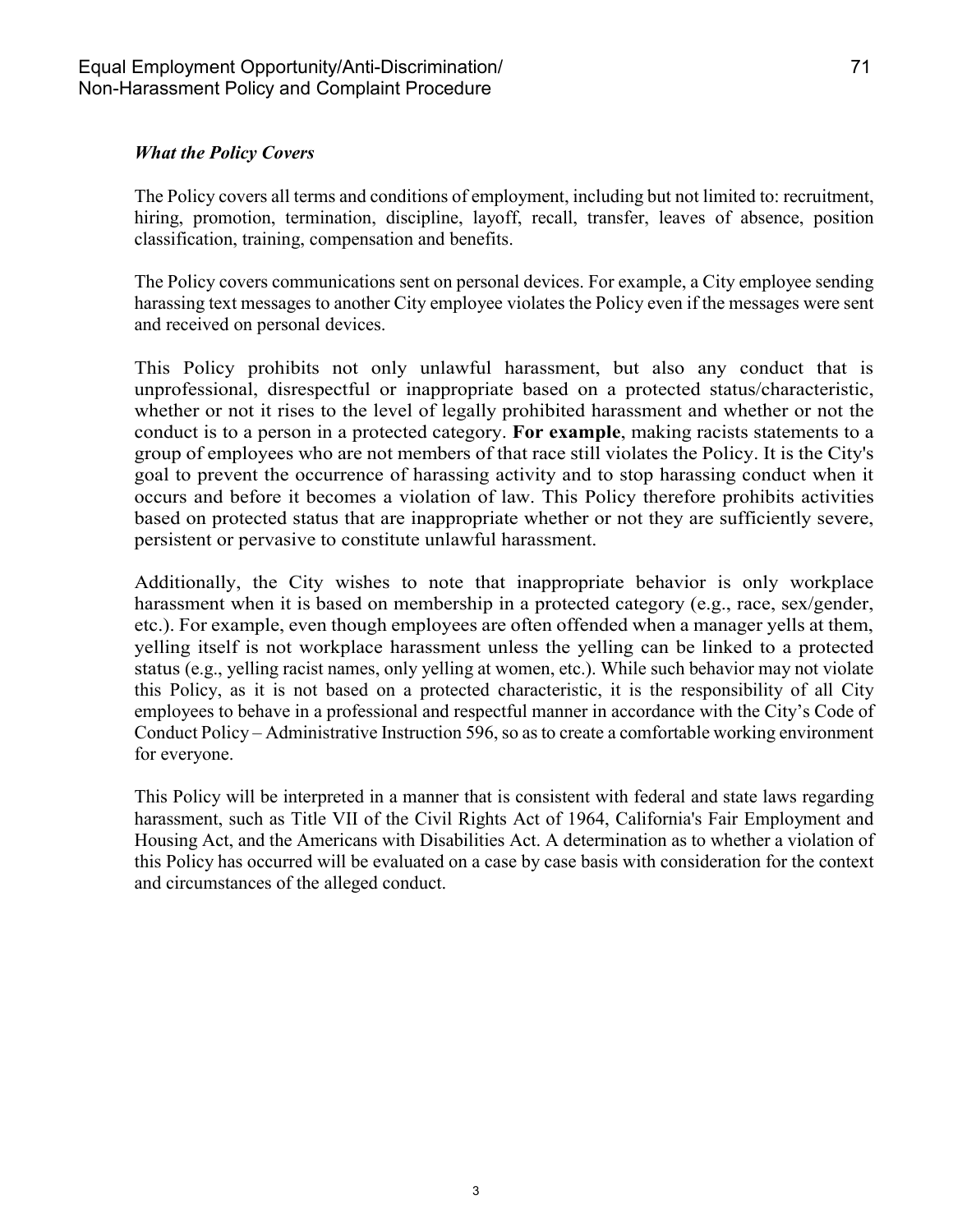#### **III. DEFINITIONS AND APPLICATIONS**

#### **A. Harassing Conduct**

Prohibited behavior may include, but is not limited to: verbal, visual, physical or any other type of conduct that denigrates, demeans, or shows hostility or aversion towards an employee because of their membership in a protected group. Prohibited behavior also includes conduct directed towards a protected class. For example, saying, "That's gay," is prohibited behavior under the Policy, even if the phrase is not directed to a member of a protected class. Some examples of the types of conduct that could violate this Policy include, but are not limited to, the following:

- **1. Physical conduct:** Unwanted touching, gesturing, leering, prolonged staring, assault, violence, impeding or blocking movement, or any physical interference with normal work or movement, as well as defacement of a person's property.
- **2. Verbal conduct:** Epithets, slurs, derogatory or demeaning comments, even if not directed at a specific person or persons, innuendos, jokes or ridicule, hostile or more severe treatment based on a person's protected characteristic or status, threats of violence, or comments indicating stereotyping.
- **3. Visual conduct:** Obscene, derogatory or demeaning posters, photos, text messages, cartoons, e-mail, screen savers, social media postings, or drawings.
- 4. **Audio Conduct**: Playing music with sexually degrading, racially or ethnically offensive or derogatory lyrics, for example, songs that include graphic references to certain parts of human anatomy or descriptions of various types of sexual conduct. Songs that involve hostile or abusive slang terms for members of certain genders, races or religions, including the "N-word" or "B-word."

Playing radio talk shows or other forms of media that have similar offensive or degrading content is also prohibited.

**5. Other conduct:** Hostility, harsh or less favorable treatment, or selection of assignments based on a person's protected status.

**a)** Making harassing telephone calls to a coworker, or sending harassing correspondence to an individual based on a person's protected status, by any means, including but not limited to: public or private mail, interoffice mail, facsimile, email, intranet or internet websites, social media, direct-messaging applications, or text messaging.

**b)** Posting, sharing, or uploading/downloading harassing, discriminatory, retaliatory, or other protected status based content in any form, by any means, including but not limited to: public or private mail, interoffice mail, facsimile, email, intranet or internet websites, social media, direct messaging applications, or text messaging.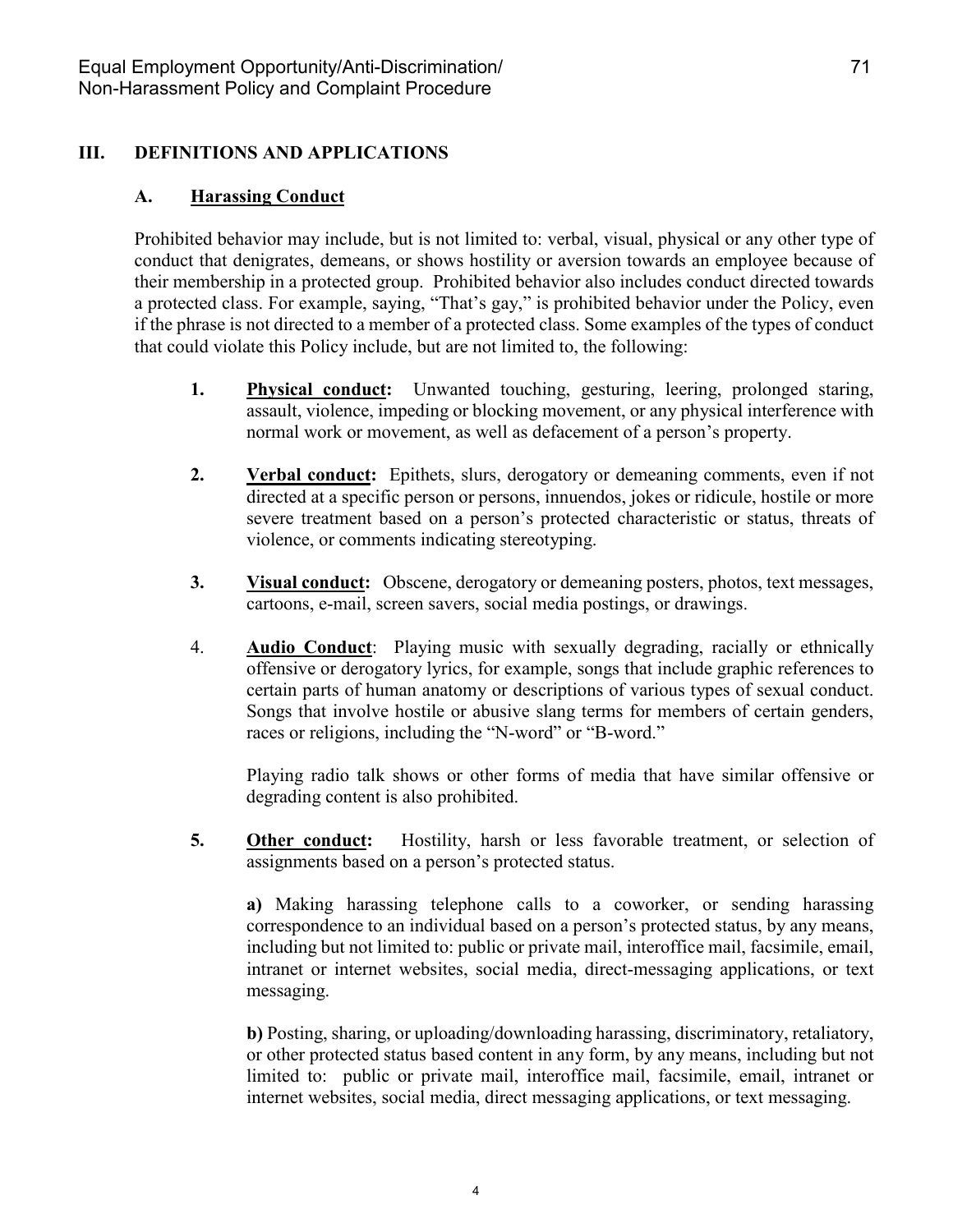#### **B. Sexual/Gender Based Discrimination or Harassment**

The City of Oakland incorporates in this Policy the Equal Employment Opportunity Commission's definitions of "sexual harassment" as they have been interpreted and supplemented by federal and state case law:

- **1. Prohibited Conduct:** Unwelcome sexual advances, or visual, verbal, physical or other conduct of a sexual or gender-based nature, or which creates an intimidating, hostile or offensive work environment, or which substantially interferes with an individual's work performance based on gender.
- **2. Quid Pro Quo Harassment:** Unwelcome sexual advances, requests for sexual favors, and/or other verbal or physical conduct of a sexual nature that is made a term or condition of an individual's employment.
- **3. Unlawful Sexual Favoritism:** An employee in a work group who is not involved in a sexual relationship with a supervisor is denied employment opportunities by a supervisor who grants greater opportunities to an employee who is involved in a sexual relationship with that supervisor.
- **4. Examples:** Prohibited conduct based on sex or gender includes, but is not limited to:
	- a) Any display of sexually explicit pictures, greeting cards, articles, books, images, photos, art, cartoons, e-mails, text messages, calendars, screen savers, social media postings or other similar material;
	- b) Comments or displays of greeting cards, articles, books, images, photos, art, cartoons, emails, text messages, calendars, screen saver, social media postings or other similar material reflecting gender-based stereotypes;
	- c) Harsh or less favorable treatment based on gender;
	- d) Off-color language or jokes of a sexual nature. These jokes need not be directed to a member of a protected class. For example, making a sexually charged joke regarding women when no women are present is prohibited behavior pursuant to this Policy;
	- e) Sexual flirtation, touching or leering;
	- f) Sexually suggestive comments, propositions or advances;
	- g) Intrusive questions regarding another person's intimate relationships, dating, or sex life;
	- h) Slurs and other verbal, graphic or physical conduct relating to an individual's gender;
	- i) Sexually suggestive physical conduct such as pelvic thrusts, lip licking, kissing sucking noises, groping one's own body, and other such gestures;
	- j) Making harassing telephone calls to a coworker, or sending harassing correspondence to an individual by any means including, but not limited to, public or private mail, interoffice mail, facsimile, computer email, through social media websites, direct-messaging websites or applications or text messaging based on sex or gender;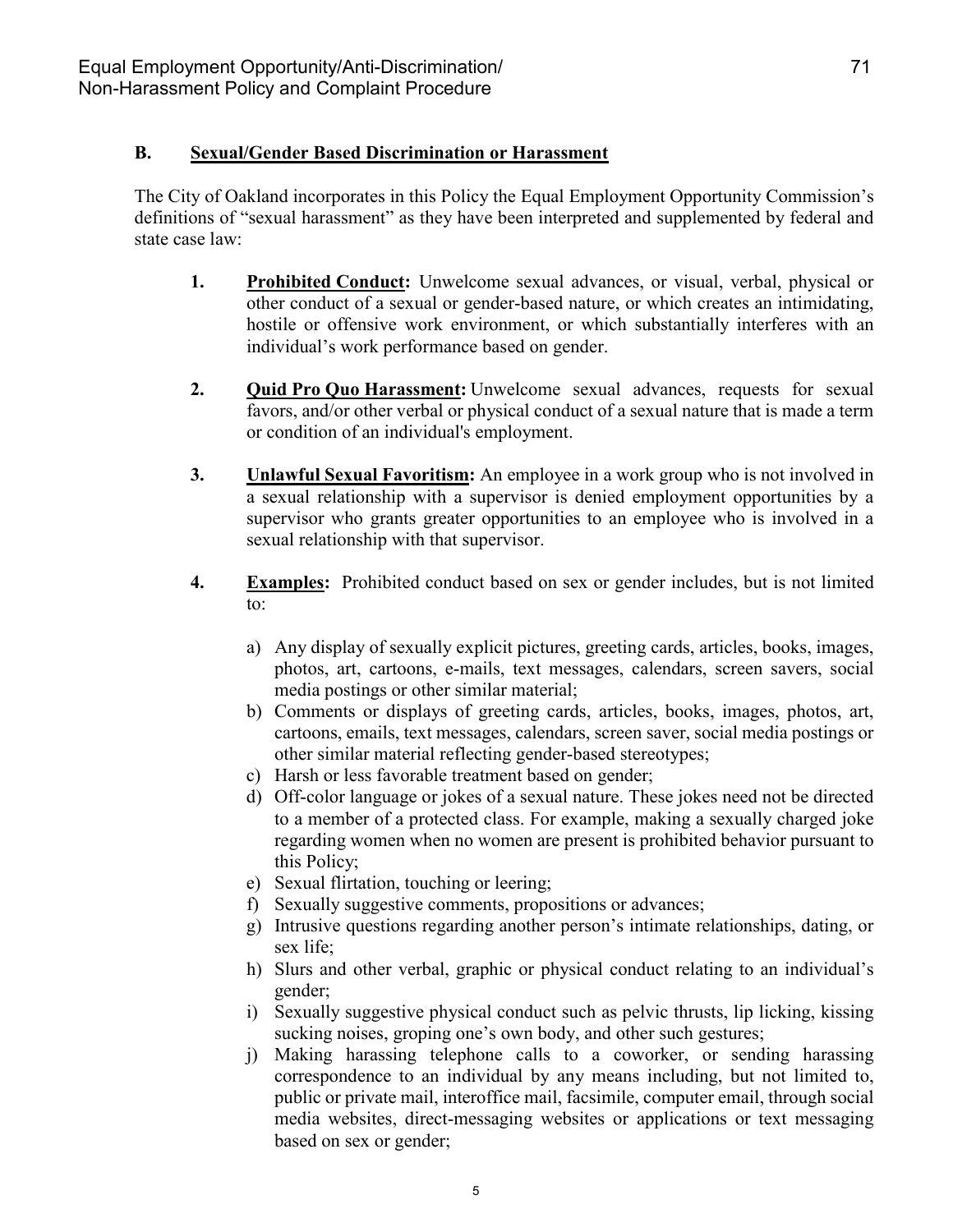k) Posting, sending, uploading/downloading harassing or discriminatory content based on sex or gender, in any form, via public or private mail, facsimile, interoffice mail, email, intranet or internet websites, social media, direct messaging applications, or text messaging.

#### **C. Race/National Origin/Color/Ancestry Discrimination or Harassment**

- 1. **Prohibited Conduct:** Harassment based on race, ethnicity, color, national origin, or ancestry includes, but is not limited to: threats, physical conduct, pranks, vandalism, jokes, slurs, ridicule, verbal, graphic, or written materials, or hostility or less favorable treatment directed at an employee because of their actual or perceived race, color, ancestry or national origin.
- 2. **Examples:** Inappropriate conduct based on race, color, ethnicity, ancestry or national origin includes, but is not limited to:
	- a) Assault, impeding or blocking movement, or any physical interference with normal work or movement because of race, color, national origin, ancestry, or ethnicity;
	- b) Defacement of a person's property, derogatory or demeaning posters, cartoons, emails, text messages, screen savers, drawings or other similar materials depicting racial or ethnic stereotypes;
	- c) Derogatory or demeaning racial or national origin-based comments even if not directed at a specific person or persons, including stereotyping or mimicry based on race, color, ancestry, immigration status or national origin;
	- d) Jokes or ridicule directed to a specific person or persons about their race, color, national origin or ethnicity, including demeaning comments or stereotyping concerning ancestry, ethnic food or customs, attire, appearance or other ethnic, tribal affiliation, cultural or linguistic characteristics, or national origin-based characteristics;
	- e) Racial or national origin-based epithets or slurs, or threats of deportation;
	- f) Threats of, or actual violence based on race, color, national origin, ethnicity or immigration status.
	- g) Making harassing telephone calls to a coworker, or sending harassing correspondence to an individual by any means including, but not limited to, public or private mail, on social media accounts, direct-messaging websites and/or forums, interoffice mail, facsimile, computer email or text messaging because of race, color, national origin or ethnicity;
	- h) Posting, sending, uploading/downloading discriminatory or harassing content based on race, color, national origin or ethnicity, in any form, via public or private mail, facsimile, interoffice mail, email, intranet or internet websites, social media, direct messaging applications, or text messaging.
	- i) Harassing or discriminatory treatment based on hair texture and protective hairstyles. Protective hairstyles include, but are not limited to braids, locks, and twists.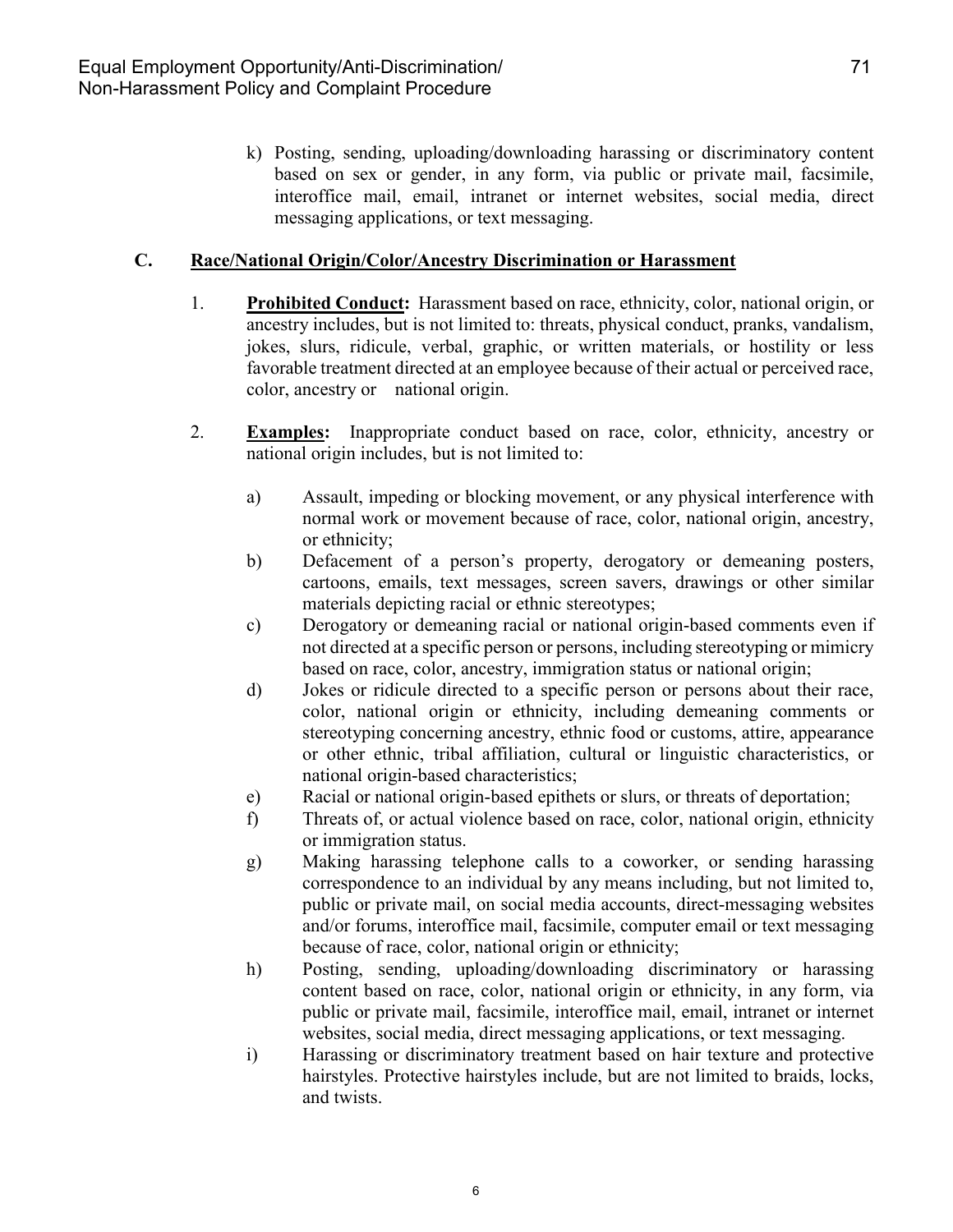#### **D. Physical and/or Mental Disability Discrimination and Disability Based Harassment**

The City of Oakland incorporates in this Policy, state and federal laws' definition of disability. The City prohibits discrimination and disability-based harassment.

- 1. **Prohibited Conduct:** Verbal, physical, visual or other conduct described above, or more severe or less favorable treatment based on disability. Additional examples include, but are not limited to: comments, expressions of resentment, jokes, slurs, visual displays, behavior that derides the abilities of an individual with a disability or portrays an individual with a disability as someone to be disdained or feared, mimicry or attempts to imitate an individual's disability, comments or other conduct evidencing stereotyping of individuals with disabilities.
- 2. **Examples**: Inappropriate conduct or harassment based on disability-based discrimination includes, but is not limited to: derogatory or demeaning comments, epithets or slurs, mimicry or gestures, visual displays, comments or conduct evidencing stereotyping based on disability, comments implying a lack of ability because of a disability, comments that denigrate or disparage on the basis of disability, contempt, condemnation, laughter, hostility or disgust at a person's disability or perceived disability.
- 3. Employees who are qualified individuals with disabilities protected by the California Fair Employment and Housing Act and/or the American with Disabilities Act are entitled to reasonable accommodation for their disabilities. For information regarding the City's Interactive Process "IAP" and requests for Reasonable Accommodation under the ADA/FEHA, see Administrative Instruction 139, *Procedures for Complying with Employment Aspects of the ADA/FEHA*.
- 4. The complaint procedure for persons reporting allegations of discrimination/ harassment based on disability are the same as that for reporting other forms of prohibited discrimination/harassment.

#### **E. Discrimination and/or Harassment Based on Sexual Orientation**

- 1. **Prohibited Conduct:** Verbal, physical, visual or other conduct described above, including but not limited to: threats, assaults, pranks, vandalism, jokes, slurs; verbal, graphic, or written materials; hostility or less favorable treatment directed at an employee because of their sexual orientation or perceived sexual orientation.
- 2. **Examples**: Inappropriate conduct or harassment based on sexual orientation includes, but is not limited to: derogatory or demeaning comments, epithets or slurs, mimicry or gestures, visual displays, comments or conduct evidencing stereotyping based on sexual orientation, comments implying a lack of masculinity or femininity or stereotypically appropriate male or female behavior, comments that denigrate or disparage on the basis of sexual orientation, contempt, condemnation, hostility or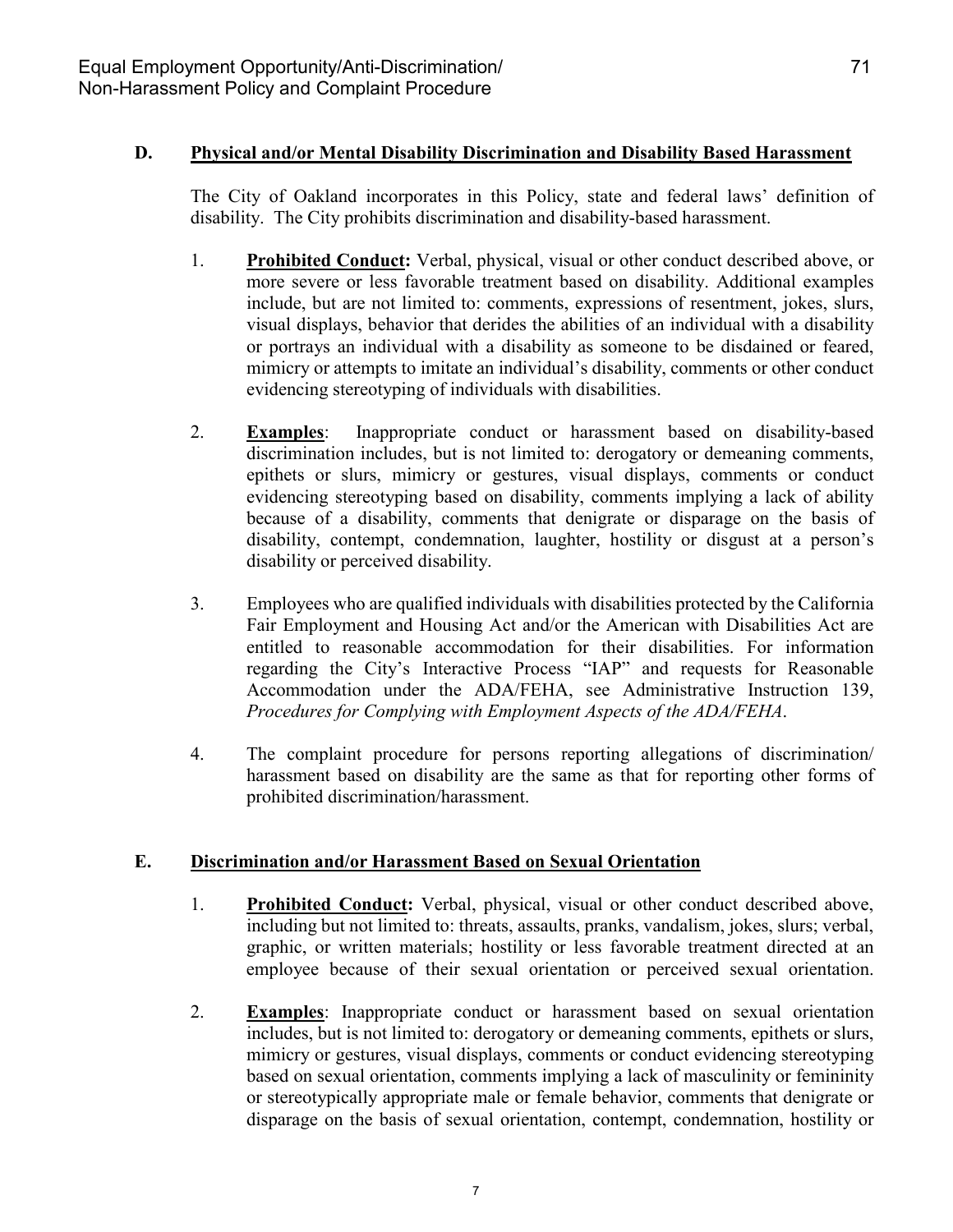disgust at a person's sexual orientation or openness regarding sexual orientation.

#### **F. Discrimination and/or Harassment Based on Gender Identity or Expression**

- 1. **Prohibited Conduct**: Verbal, physical, visual or other conduct described above, including but not limited to: threats, assaults, pranks, vandalism, jokes, slurs; verbal, graphic or written materials; hostility or less favorable treatment directed at an employee because of their transgender status or actual or perceived gender identity.
- 2. **Examples:** Inappropriate conduct or harassment based on transgender status or actual or perceived gender identity includes, but is not limited to: derogatory or demeaning comments; epithets or slurs; mimicry or gestures; intentionally using names or pronouns a person does not identify with; comments, visual displays, or conduct evidencing stereotyping based on a person's transgender status or actual or perceived gender identity; comments implying a lack of masculinity or femininity or of stereotypically appropriate male or female behavior or dress; comments that denigrate or disparage on the basis of transgender status or actual or perceived gender identity; contempt, condemnation, hostility or disgust at a person's transgender status or actual or perceived gender identity or openness regarding transgender status or gender identity.
- 3. Pursuant to state law, individuals who identify as transgender have the right to use a restroom or locker room that corresponds with the individual's gender identity, regardless of the individual's assigned sex at birth.

#### **G. Discrimination and/or Harassment Based on Religion**

- 1. **Prohibited Conduct**: Verbal, physical, visual or other conduct described above, including but not limited to: threats, assaults, pranks, vandalism, jokes, slurs; verbal, graphic or written materials; hostility or less favorable treatment directed at an employee because of their, religious beliefs or practices, or lack of religion or religious beliefs.
- 2. **Examples:** Inappropriate conduct or harassment based on religion includes, but is not limited to: derogatory or demeaning comments; epithets, slurs or gestures; comments, visual displays, or conduct implying the superiority of one religion over another; hostility or less favorable treatment based on an employee's religion or religious beliefs or lack thereof; stereotyping based on religion, religious practices, religious beliefs, or lack thereof; unwanted invitations to participate in religious activities or practices.
- 3. Employees have a right to reasonable accommodation of religious observance, practice and belief that does not constitute an undue burden on the City.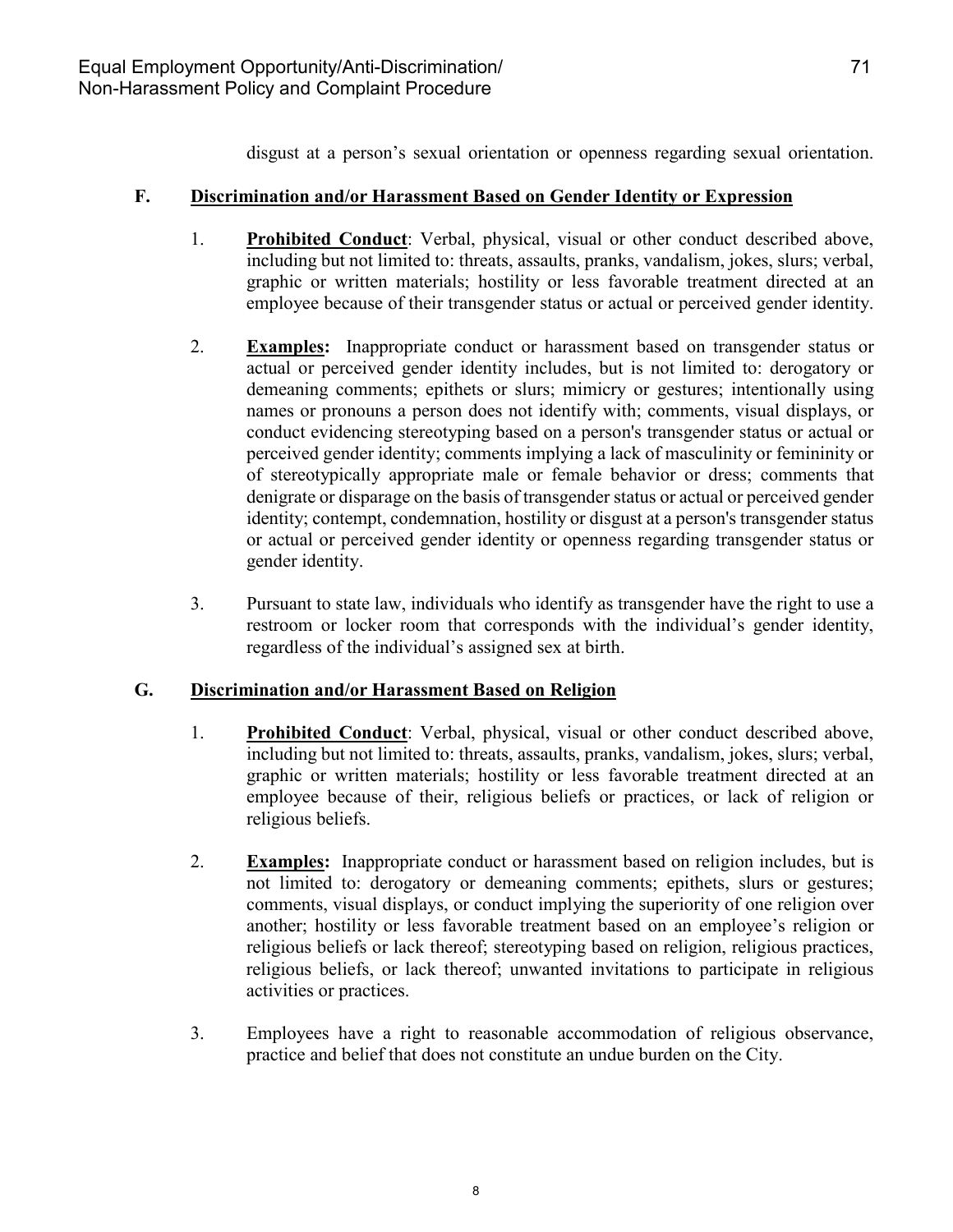#### **H. Discrimination and/or Harassment Based on Age**

- 1. **Prohibited Conduct**: Verbal, physical, visual or other conduct described above, including but not limited to: threats, assaults, pranks, vandalism, jokes, slurs; verbal, graphic or written materials; hostility or less favorable treatment directed at an employee because of their being at least 40 years of age or older.
- 2. **Examples:** Inappropriate conduct or harassment based on age includes, but is not limited to: derogatory or demeaning comments, epithets, slurs, jokes, ridicule or gestures; comments, visual displays, treatment or conduct implying inferiority or inability based on age; hostility or less favorable treatment based on an individual's age; and stereotyping based on age.

#### **I. Discrimination and/or Harassment Based on Medical Condition**

- 1. **Prohibited Conduct**: Verbal, physical, visual or other conduct described above, including but not limited to: threats, assaults, pranks, vandalism, jokes, slurs; or verbal, graphic or written materials directed at an employee because of their medical condition. Discrimination and/or harassment based on medical condition includes, but is not limited to, harassment because of a health impairment related to or associated with a medical condition such as cancer, HIV/AIDS, or gender dysphoria.
- 2. **Examples:** Inappropriate conduct or harassment based on medical condition includes, but is not limited to, derogatory or demeaning comments, epithets, slurs, jokes, ridicule or gestures; comments, visual displays, treatment or conduct implying inferiority or inability based on medical condition; hostility or less favorable treatment based on an individual's medical condition, stereotyping and negative comments about an individual taking job-protected medical leave.

Disclosing medical-related information outside a need-to-know basis, or gossiping about an employee's medical condition is also prohibited.

#### **J. Discrimination and/or Harassment Based on Marital Status or Pregnancy**

- 1. **Prohibited Conduct**: Verbal, physical, visual or other conduct described above, including but not limited to: threats, assaults, pranks, vandalism, jokes, slurs; or verbal, graphic or written materials directed at an individual or individuals because of their marital status and/or pregnancy.
- 2. **Examples**: Inappropriate conduct or harassment based on marital status and/or pregnancy includes, but is not limited to: derogatory or demeaning comments, epithets, slurs, jokes, ridicule or gestures; comments, treatment or conduct related to an individual's marital status, pregnancy, childbirth or medical conditions and/or use of medical leave related to pregnancy or childbirth; or unfavorable treatment on such bases.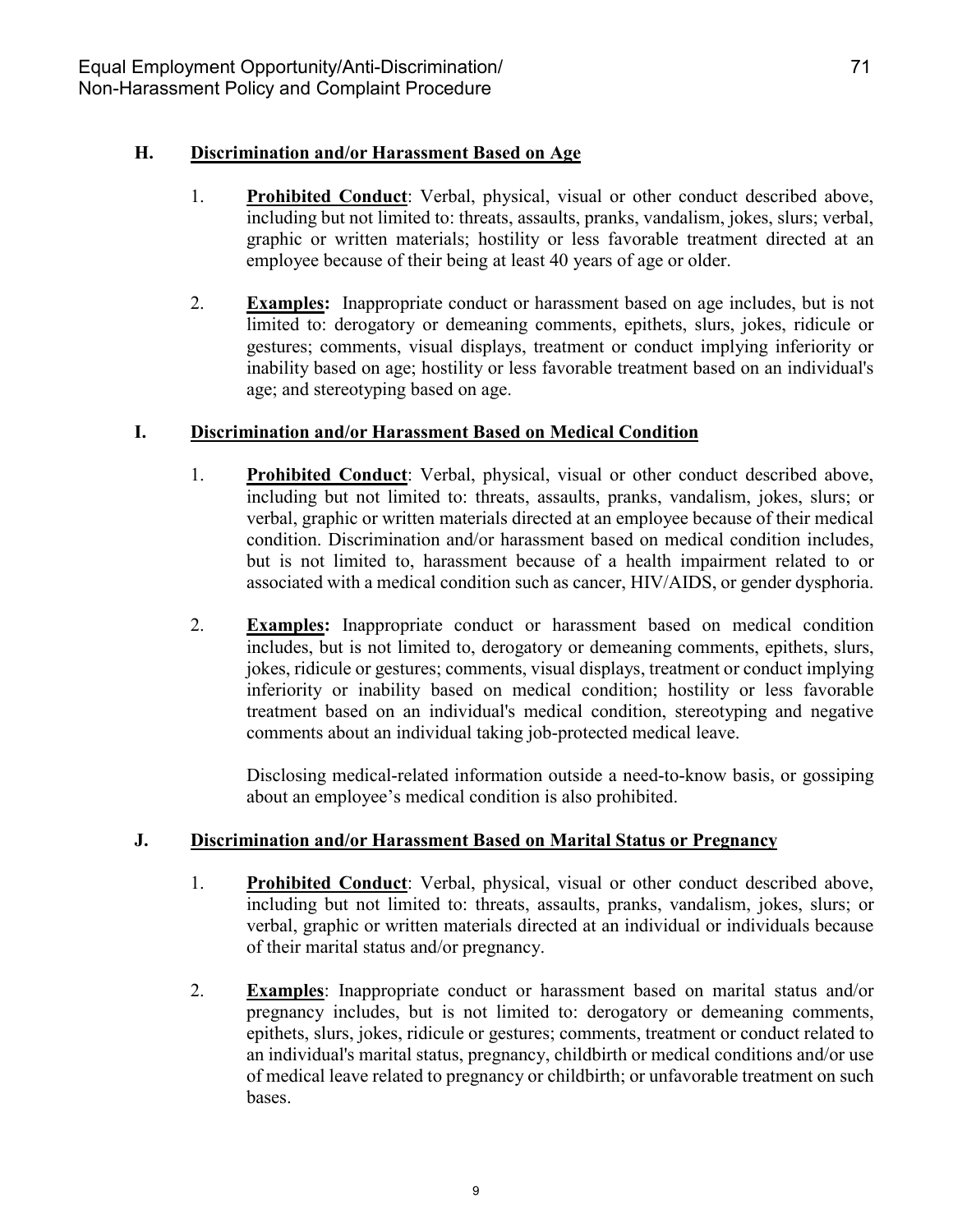#### **K. Discrimination and/or Harassment Based on Military/Veteran Status**

- 1. **Prohibited Conduct**: Verbal, physical, visual or other conduct described above, including but not limited to: threats, assaults, pranks, vandalism, jokes, slurs; or verbal, graphic or written materials directed at an individual or individuals because of their service or former service in any branch of the armed services and/or National Guard.
- 2. **Examples**: Inappropriate conduct or harassment based on military/veteran status includes, but is not limited to: derogatory or demeaning comments, epithets, slurs, jokes, ridicule or gestures, comments, treatment or conduct relating to an individual's military or veteran status.

#### **L. Confidentiality**

The City cannot guarantee absolute confidentiality with respect to complaints and/or investigations. Dissemination of information will be limited to those individuals who must be contacted in order to fulfill the City's obligations to investigate and resolve the complaint.

To the extent allowable by law, the City requires that all involved parties maintain confidentiality regarding the existence of complaints made and investigations conducted under this Policy.

#### **M. Retaliation**

The City of Oakland strictly prohibits any retaliation against an employee who has filed a complaint of discrimination, harassment or retaliation based on a protected status, or has participated in an investigation or proceeding related to such a complaint. The City of Oakland also strictly prohibits retaliation against an employee who has opposed any practice or conduct that violates this Policy. Retaliation is defined as any adverse action, including but not limited to discharge, discipline, demotion or transfer/reassignment.

#### **IV. PROCEDURES**

#### **A. COMPLAINT AND REPORTING PROCEDURE**

- 1. It is the responsibility of each job applicant or employee who believes they have experienced conduct that may violate this Policy to report the conduct promptly. Employees need not report a violation of this Policy to their direct supervisor but may report directly to the Employment Investigations and Civil Rights Compliance Department (EICRC).
- 2. A complaint may be made by any employee on the following bases:

a) The applicant or employee reasonably believes they were subjected to conduct that violates this Policy;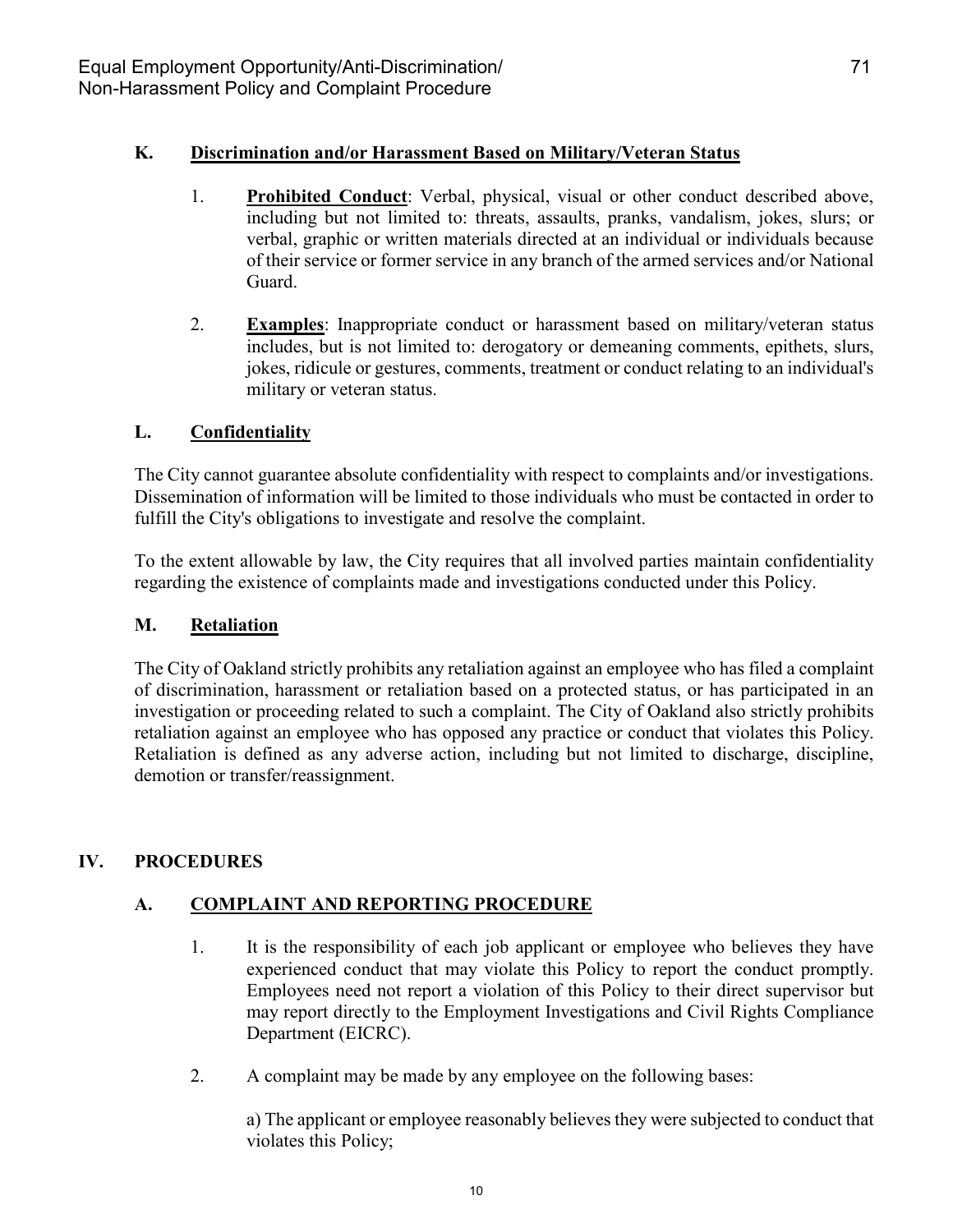b) The applicant or employee reasonably believes they have been treated in an unlawful, discriminatory, or retaliatory manner; or

c) The applicant or employee witnesses, observes or otherwise becomes aware of conduct by City employee(s) that may violate this Policy.

- 3. Verbal or written complaints must be made to:
- a) Employment Investigations and Civil Rights Compliance Department (EICRC), 150 Frank H. Ogawa Plaza, 2nd Floor, Wilson Building, Oakland, CA 94612; 510/238-3500
- b) Any City department or agency head, director, manager, or supervisor.
- c) Unless otherwise directed, the Oakland Police Department Internal Affairs Division, will investigate discrimination, harassment and retaliation complaints filed by Oakland Police Department employees against Oakland Police Department employees.
- 4. Any director, manager or supervisor, who becomes aware of or acquires knowledge of conduct that is in violation or may be in violation of this Policy, or who receives a verbal or written complaint, is required to report it immediately to the Employment Investigations and Civil Rights Compliance (EICRC) Director, 150 Frank H. Ogawa Plaza, 2nd Floor, Wilson Building, 510/238-3500.
- 5. Any employee or applicant may also complain directly to the Equal Employment Opportunity Commission (EEOC) or the California Department of Fair Employment and Housing (DFEH) in accordance with the agency's procedures.

#### **B. PROCESSING COMPLAINTS/INVESTIGATION PROCEDURE**

- 1. An EEIC Investigator will contact the complainant in a timely manner upon receiving a complaint of discrimination, harassment or retaliation. The assigned investigator will seek information sufficient to determine if EICRC has jurisdiction over the complaint allegations.
- 2. When the assigned investigator determines there is sufficient information to support EICRC jurisdiction, the investigator will seek to resolve the issue or initiate an investigation into the allegations contained in the complaint.
- 3. The assigned investigator, whenever possible, will obtain a written, signed statement from the complainant describing the allegations in detail.
- 4. In the event of an investigation, the assigned investigator will interview the complainant, the charged party(ies), and all relevant witnesses to obtain further information. Employees must participate in the EICRC investigation and provide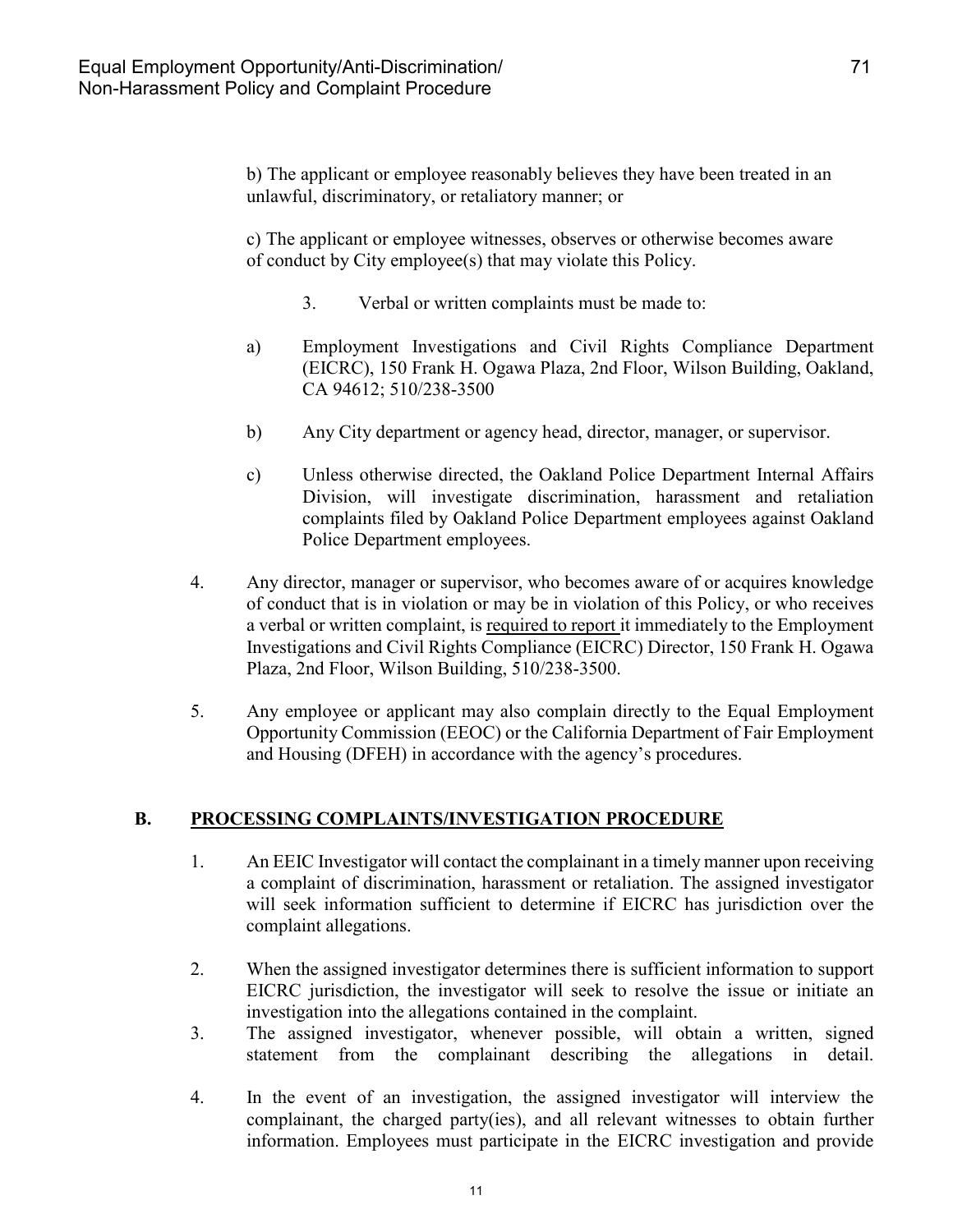truthful and accurate information. The assigned investigator will also seek to obtain and retain all documentary and other evidence pertaining to the complaint allegations. Employees have a right to representation in accordance with Weingarten rules. Weingarten provides that an employee who reasonably believes that an investigatory interview could lead to discipline is entitled to ask for union representation.

- 5. Upon completion of a formal investigation, the investigator will prepare a thorough, written, fact-finding report that will contain findings related to each relevant, factual allegation in the complaint. Investigative reports are presumed confidential.
- 6. The EICRC may upon their discretion elect to hire an outside investigator to conduct investigations.

### **C. CONCLUSION OF THE INVESTIGATION**

- 1. If the assigned investigator concludes that a City policy has been violated, EICRC will notify Employee Relations and the department director/manager in which the harassing or discriminatory conduct occurred. The department director/manager will collaborate with Employee Relations to determine appropriate remedial action. The remedial action shall be sufficient to end the harassing or discriminatory conduct. The department director/manager will inform EICRC what remedial action was taken and provide proof of said action for EICRC file. Remedial actions may include, but are not limited to, discipline up to and including termination, suspension, demotion, transfer/reassignment, training, coaching, and other measures that will remedy the situation giving rise to the violation. Disciplinary actions will be based on the nature, frequency and severity of the conduct, in addition to any prior discipline imposed for violation of this Policy.
- 2. Upon completion of the investigation, EICRC will prepare closing letters to the complainant and the accused summarizing the investigation's findings. The complainant will not be informed of the nature of the corrective action taken against an individual who has been found to have violated this Policy unless EICRC determines it is appropriate to do so.

#### **Responsible Party Action**

**EICRC Director City Administrator's Office**

- 1. Develops, maintains, implements, and administers appropriate Equal Employment Opportunity (EEO) related policies and procedures.
- 2. Develops, directs and implements policies, procedures, practices, programs, and standards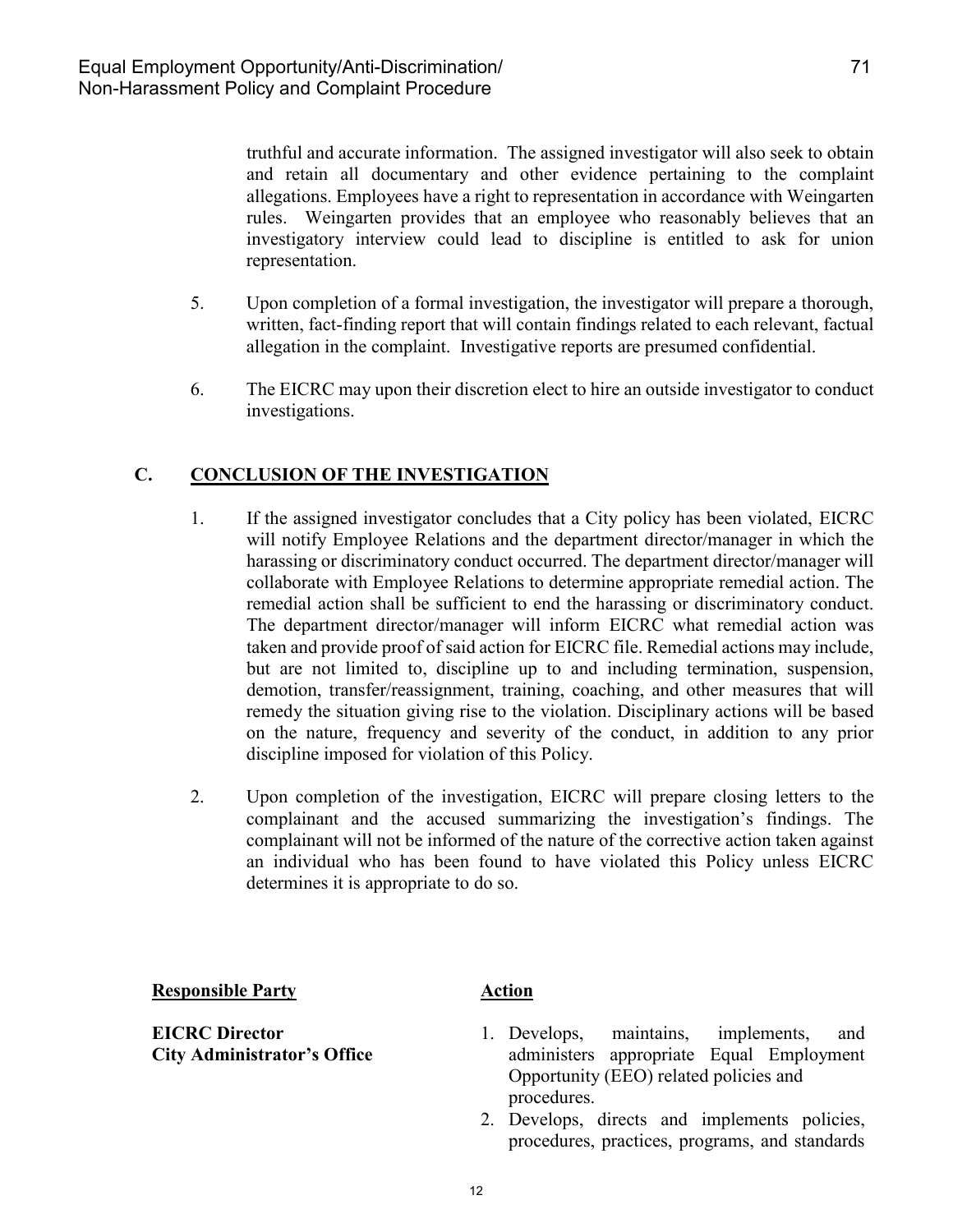for implementing, monitoring and evaluating EEO related program objectives. Works to mitigate risks and potential liability through proactive EEO related measures.

- 3. Advises the City Administrator, Assistant City Administrator, and other Department Heads on germane EEO related issues.
- 4. Educates Directors and Managers regarding their EEO related responsibilities.
- 5. Manages the analyses, interpretation, review and implementation of plans and strategies to address and resolve program related issues involving workplace discrimination complaints, and related compliance requirements.
- 6. Provides technical assistance to City departments on EEO related issues.
- 7. Collaborates with the Department of Human Resources Management, Employee Relations, and other departments to resolve EEO related issues; and when necessary, provides advice regarding remedial action.
- 8. Evaluates EEO related compliance reviews and barrier analyses; advises the Assistant City Administrator and Department Heads of findings, and provides advice on best practices and remedial actions.
- 9. Maintains and distributes current information on EEO related policies, procedures and standards.
- 10. Investigates and responds to DFEH and EEOC charges of discrimination.
- 11. Oversees the preparation and filing of compliance reports to related regulatory agencies.

#### **Department Heads, Managers and Supervisors**

- 1. Responsible for conducting themselves appropriately and in accordance with this Policy.
- 2. Responsible for ensuring a copy of this Policy is provided to current employees and newly hired employees, in addition to redistributing the Policy to current employees on a regular basis.
- 3. Responsible for monitoring the work environment to ensure that it is free from discriminatory, harassing or retaliatory behavior.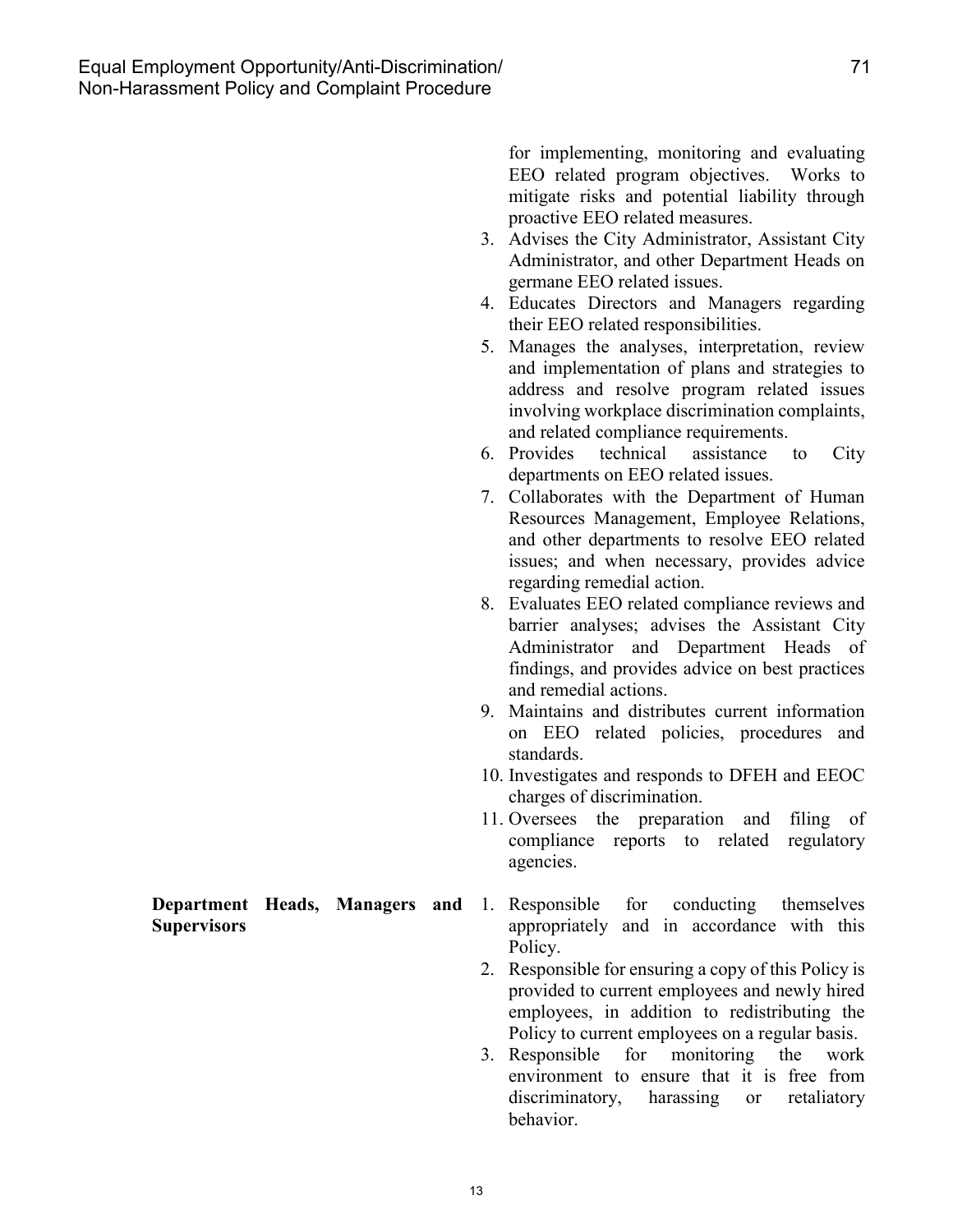4. Responsible for participating in the City's EEO related training programs, including EICRC AI-71 training for supervisors, as well as online AB1825 harassment prevention training every two years.

5. Responsible for making all subordinates, including interns, volunteers, and part-time employees, aware of the City's anti-harassment policies, and explaining the complaint procedures available to employees.

6. Responsible for reporting all complaints and potential violations of which they become aware, as required by this Policy.

7. Responsible for taking appropriate remedial actions, as required by EICRC and Employee Relations

8. Understanding that a failure to report complaints or violations of this Policy may result in disciplinary action.

- **All Employees** 1. Responsible for conducting themselves appropriately and in compliance with this Policy.
	- 2. Required to cooperate to the fullest extent possible during an EICRC complaint investigation.
	- 3. Responsible for reporting violations of which they become aware, even if they are not the target of the prohibited conduct, in accordance with this Policy.
	- 4. Responsible for participating in the City's EEO related training programs.